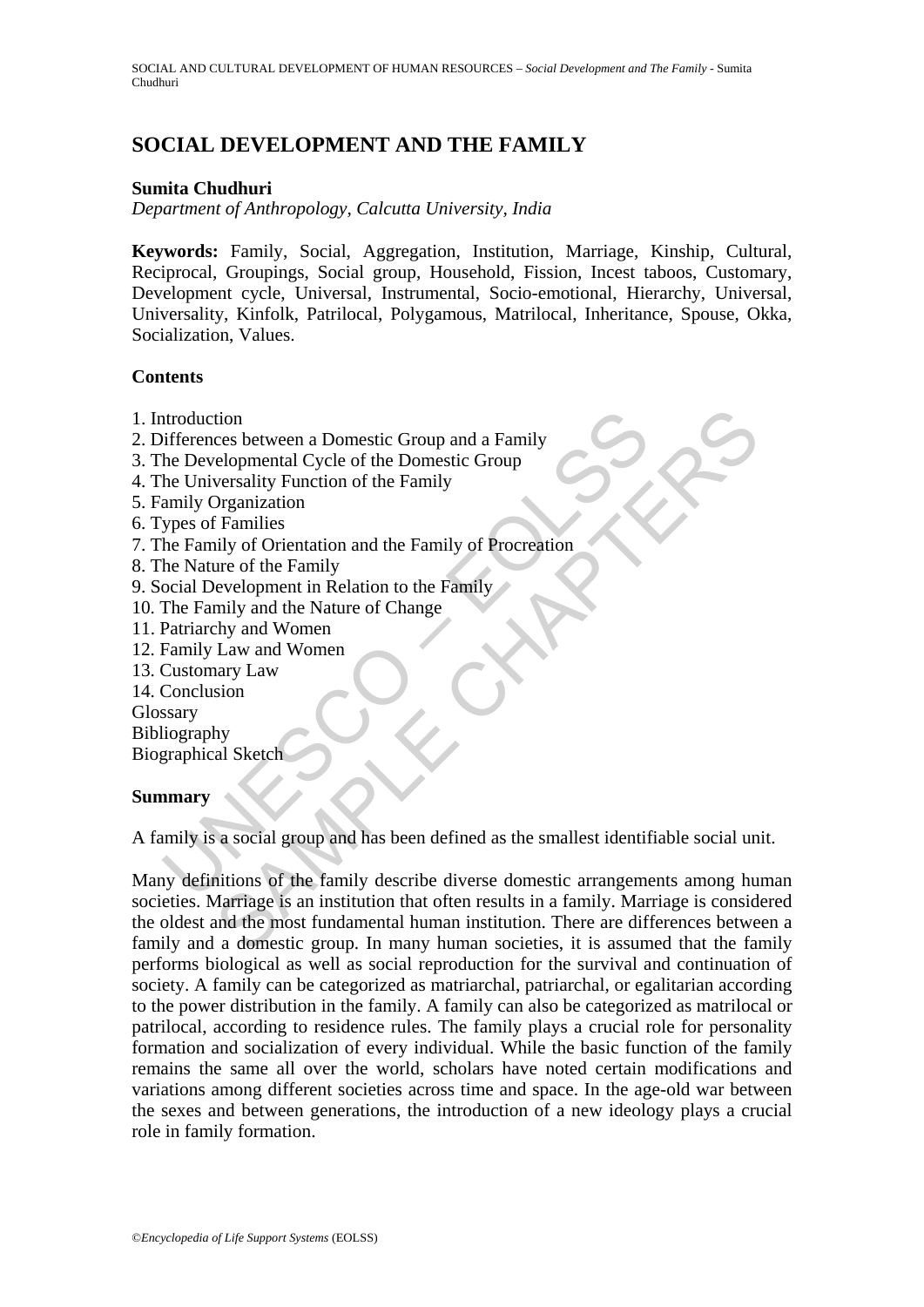Patrilineal systems of family survive at the cost of women. The peripheral position of females in their natal group, their transfer to the husband's group, and their purely instrumental values as the bearers of children for their affinal groups, all have definite implications. The absence of rights over property, over the means of living, and over their children makes women vulnerable to oppression. For example, there are undoubtedly critical differences in gender ideology between South Asia and Southeast Asia. In recent years the Uniform Civil Code (UCC) has exploded onto the agenda of woman's issues. Women and men of different religions now discuss UCC vociferously and seriously as part of internal self-criticism and many talk about the need for reform of their civil laws. Customary laws are not codified and therefore do not constitute a single homogenous entity; they vary with the community. The family therefore is treated as a near sacred community with its own particular rituals and practices: It always thinks of its own well-being, looks after the old and aged, and is the fundamental unit of human society.

#### **1. Introduction**

A family is a social group. A social group is an aggregate of individuals in which definite relations exist between the members, and each individual is conscious of the group boundary and its symbols. In other words, a social group has at least a rudimentary structure and organization (that includes normative rules, status, roles, rituals, etc.) and a psychological basis in the consciousness of its members. The family is not the only social group that influences social and cultural development of human resources; a village, a nation, a trade union, or a political party are all such social groups.

of human society.<br>
atroduction<br>
amily is a social group. A social group is an aggregate of inc<br>
inte relations exist between the members, and each individual i<br>
p boundary and its symbols. In other words, a social group<br>
m an society.<br>
etion<br>
is a social group. A social group is an aggregate of individuals in w<br>
atomos exist between the members, and each individual is conscious of<br>
individuals in the mark of the members, and each individual There are many definitions of the family to describe the diverse domestic arrangements among human societies. One definition of family implies aggregation of at least two opposite sexual individuals who are generally expected to produce children. Traditionally, this social group called the family, which includes the simple or conjugal or nuclear family, is found in all human societies. The family has been described as the smallest identifiable social unit. It is defined technically as a group of individuals united by the ties of marriage, blood, or adoption constituting a single household, interacting with each other in their respective social positions, which may include husband and wife, mother and father, son and daughter, brother and sister. This type of family is formed and extended as well by an institution called marriage and holds its members by bonds of kinship. Marriage is the first cultural institution among human groups. It defines the procedures for establishing and terminating the husband-wife relationship, the reciprocal obligations and accepted restrictions upon those involved. This institution is cultural, characterized by exchange of rights, duties, and certain economic cooperation and thereby human society may be differentiated from the animal society. Marriage is an institution, not a group, but it results in a family that is certainly a grouping.

The only relationship sanctioned outside this social group of blood relatives is the marital relationship—that is, a married couple. A husband or a wife—though not a blood relative—is also a family member (in a patrilineal society, a wife is a non-blood relative; in a matrilineal society, a husband is). In fact, the institutions of family and marriage are intimately related in many societies where one cannot get a family without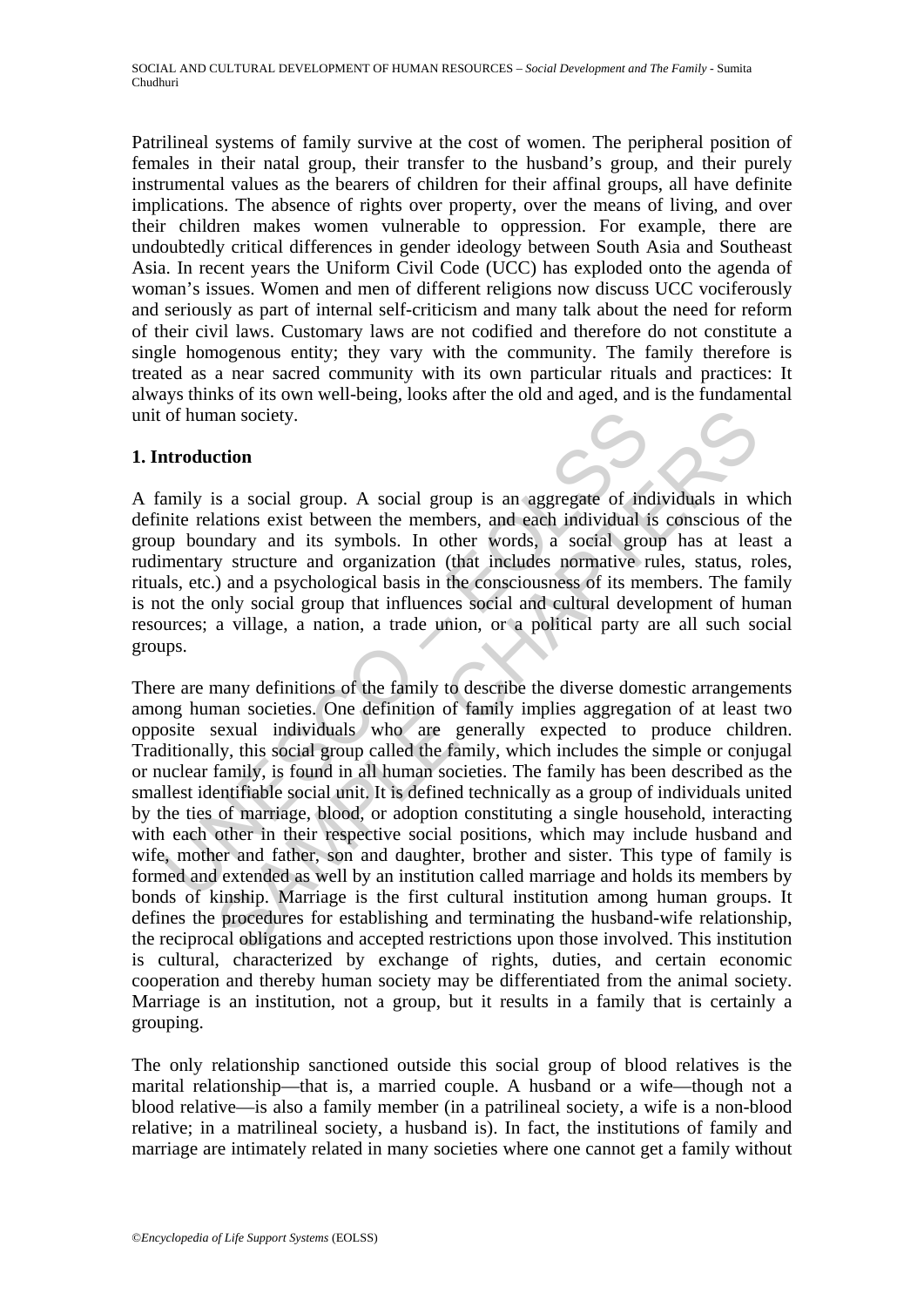marriage. It is considered that marriage gives mating a reliable basis and grants to each spouse special, though not always exclusive, sexual rights in the other. Families established outside marriages are considered "illegitimate" in many societies that do not socially recognize such groups as families. In those cases, they are allowed only under exceptional circumstances and/or are the privilege of certain people. For example, many legal cases of illegitimate children involve fighting to gain recognition as legitimate members of a particular family, and therefore to gain legitimate access to a father's property. Legal cases of "gay marriages" (homosexual marriages) also involve sociopolitical recognition and sanction as well as access to resources of institutionalized marriage.

The various features of the family include at least the following four characteristics.

- (1) A family is a social group. The family is identifiable as the smallest social group characterized by residence, economic cooperation and reproduction. In other words, a social group has at least a structure and organization that includes rules, rituals etc., and a psychological being in the consciousness of its members.
- (2) A biological Unit. The family is a biological unit, the group comprising a married couple and their children.
- (3) An institution. As discussed above, the family is the oldest and most fundamental of human institutions, consisting of at least a man and a woman who are generally expected to produce children.
- (4) A domestic group. A domestic group is defined as a group of human beings who habitually share a common dwelling and a common food supply. A family can be a domestic group but there are some differences between a family and a domestic group.

## **2. Differences between a Domestic Group and a Family**

(1) A family is a social group. The family is identifiable as<br>group characterized by residence, economic cooperation<br>In other words, a social group has at least a structure am<br>includes rules, rituals etc., and a psycholog A family is a social group. The family is identifiable as the smallest st group characterized by residence, economic cooperation and reproduction includes rules, it in other words, a social group has at least a structure a The original meaning of family in Latin equated roughly with "domestic group" but the two can be sharply distinguished, because some domestic groups may be made up of individuals with no kinship ties. At the same time, members of one family may be distributed over two or more domestic groups. The term domestic group may now be used interchangeably with the term "household" rather than family

A nuclear family consists of parents and their natural or adopted children, and this structure describes most families in industrial societies. The actual composition of the nuclear family and the domestic group may be identical. However, one can differentiate the strictly reproductive functions, in our sense of the concept of social reproduction, from the activities concerned with the production of food and shelter and the nonmaterial means for ensuring continuity with society at large. One might put it that the domestic domain is the system of social relations through which the reproductive nucleus is integrated with the environment and with the structure of the total society.

## **3. The Developmental Cycle of the Domestic Group**

There are three main stages or phases in the developmental cycle of the domestic group. The first phase of expansion lasts from the marriage of two people to the completion of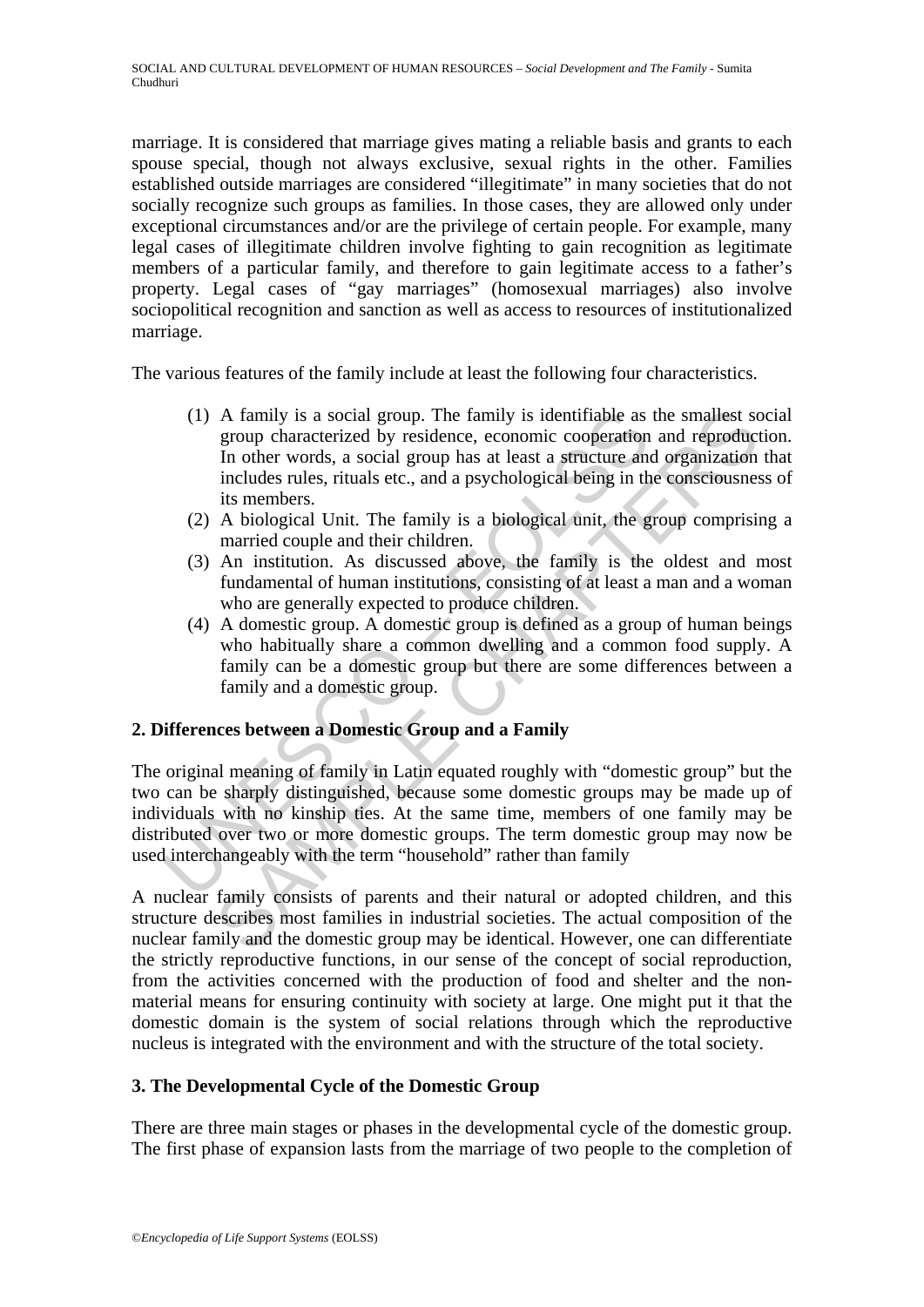their procreation. The biological limiting factor here is the husband potency and the wife's fertility. In structural terms, it corresponds to the period during which all the offspring of the couple are biologically, economically, and jurally dependent on them. Often overlapping the first phase in time, the second phase of dispersion or fusion begins with the physical departure of the oldest child for school or a job, or with the marriage of the oldest child. This period continues until all the children are dispersed or married. This is the phase of replacement in the social structure of the family, founded by the families of their children.

All forces that are generated cultural and structural variables are manifested during this developmental cycle of the domestic group. Biological laws ensure that children inexorably grow up. Growing up and achieving physical maturity requires about fifteen years while it often takes more than that to attain social maturity. During child rearing, complex and fundamental forces are being imposed on the domestic group that in turn generate critical forces for a new cycle of development.

plex and fundamental forces are being imposed on the domestic<br>erate critical forces for a new cycle of development.<br>
important force at work during socialization is the opposition<br>
berations, focused in incest taboos. Proh nd fundamental forces are being imposed on the domestic group that in<br>titical forces for a new cycle of development.<br>tant force at work during socialization is the opposition between success, focused in incest taboos. Proh One important force at work during socialization is the opposition between successive generations, focused in incest taboos. Prohibitions against incestuous sexual relations between close family members have been virtually universal. The opposition between successive generations is not a static condition. The opposition develops in intensity and may change in its customary forms of expression while the filial generation is growing up. It is a factor in the partial or complete secession of offspring at marriage. The essential stake in the social function of marriage is the right to use and dispose of productive and reproductive resources. Every generation must gain possession of the productive and reproductive resources when it reaches maturity. In general, the domestic group passes down resources from one generation to another by gift, presentation, inheritance, and succession of rights over property, individuals, and office. In patrilineal society, rights over the fertility of women are a major, but not the most significant, factor in the development cycle of the domestic group.

## **4. The Universality Function of the Family**

The family functions to satisfy certain universal needs, such as sexual satisfaction, procreation, economic survival and cultural identification, child rearing, and education. If human societies are to survive and continue, provision must be made for biological and social reproduction of their members. In most societies, the family performs six basic social functions.

First, it regulates sexual behavior by specifying who may have sexual contact with whom. Humans have regulated themselves by elaborating social rules governing sexual pairing. Although these rules on sexual pairing have always been diverse, prohibitions against incestuous sexual relations between close family members have been virtually universal. In all societies, incest taboos prohibit sexual contact between people who are culturally defined as close relatives, and they require individuals to find and marry mates from outside their own "family group."

Second, the family is responsible for reproduction, and the norms, values, and beliefs that regulate family life often affect the number of children born. Mating is never simply random.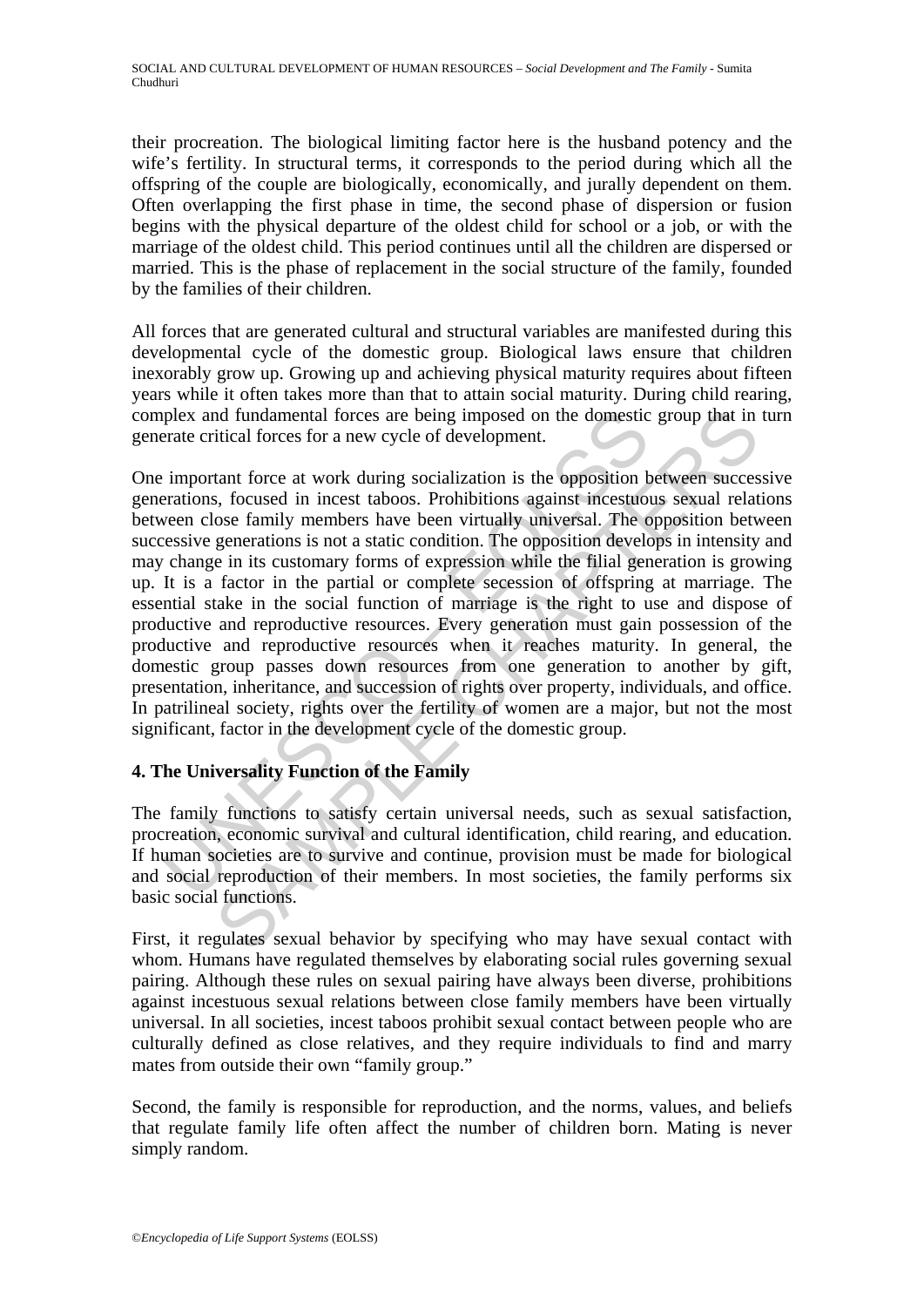Third, families nurture and protect children and provide emotional support for adults.

Fourth the family is the main socializing institution for new members of society. Compared to animals, human children require a long period of care by a limited number of individuals with whom they develop intimate relations if they are to grow up as normal human beings capable of playing adult roles. This conclusion is based partly upon experimental evidence (Bowlby, 1951) and partly upon inference from the fact that in many societies children are raised in small kinship-based groups, and that there are customary modes of regulation between children and their socially recognized parents, and between parents themselves. There are some exceptions: the Israeli kibbutz where all women take collective responsibility for child care, India's Nayar where fathers have no role relationship with their children, and Indonesia's Dani who have no word for family at all.

Fifth, the family plays a part in the production and consumption of goods and services.

h, the family plays a part in the production and consumption of go<br>ally, families are also a source of social statutes, many of which<br>eties, the family is organized to perform certain functions for soc<br>ned as an activity t Finally, families are also a source of social statutes, many of which are ascribed. In all societies, the family is organized to perform certain functions for society. A function is defined as an activity that is imperative if the society is to continue to exist. Each role of the family is conceptualized around specific functions. Moreover, each role implies a reciprocal role. As, for example, the sexual functions of marriage reside both in the husband's role and in the wife's reciprocating role. To identify each function with a role it is necessary to regard not simply the functions but the roles themselves as universal. The specific context of the role may vary, but the formal aspects must be universal.

Closely related to this discussion, G.P. Murdock points out four universal functions of the family: sexual, reproductive, economic, and educative. Murdock argues that without the sexual and reproductive functions, society would become extinct; without economic cooperation among family members, life would cease. Without the education of children, culture would end.

amily plays a part in the production and consumption of goods and servic<br>milies are also a source of social statutes, many of which are ascribed. In<br>the family is organized to perform certain functions for society. A funct Now the question may be raised, what are the universal functions of the family? The anthropologist M. Zelditch, studying the roles of husband and wife in various societies, found that the husband's primary role was to represent the family in the larger society. At the level of universal functions, this suggests that the father's major non-sexual role is economic, because his tie with the family is essentially that of an outsider who represents society to his family. The wife is related to the husband not only by an economic bond but also by sexual functions. Her primary role in the family is reproductive and educational. The wife's roles involves much sentiment and emotional attachment. Zelditch suggests that by this role allocation, the husband becomes the instrumental leader while the wife becomes the socio-emotional leader. A second question refers to the effect of changes in society through the smallest identifiable social unit that is the family. In Parsons' view, values are the major controlling element of groups in society, for they are pertinent to the maintenance of existing social patterns. Pattern maintenance is analogous to the concept of inertia in mechanics and is followed next in the control hierarchy by the integration of the norms of society. Integration deals with the mutual adjustments of sub-units of society from the viewpoint of their contribution to society as a whole. This means that the homes regulating family life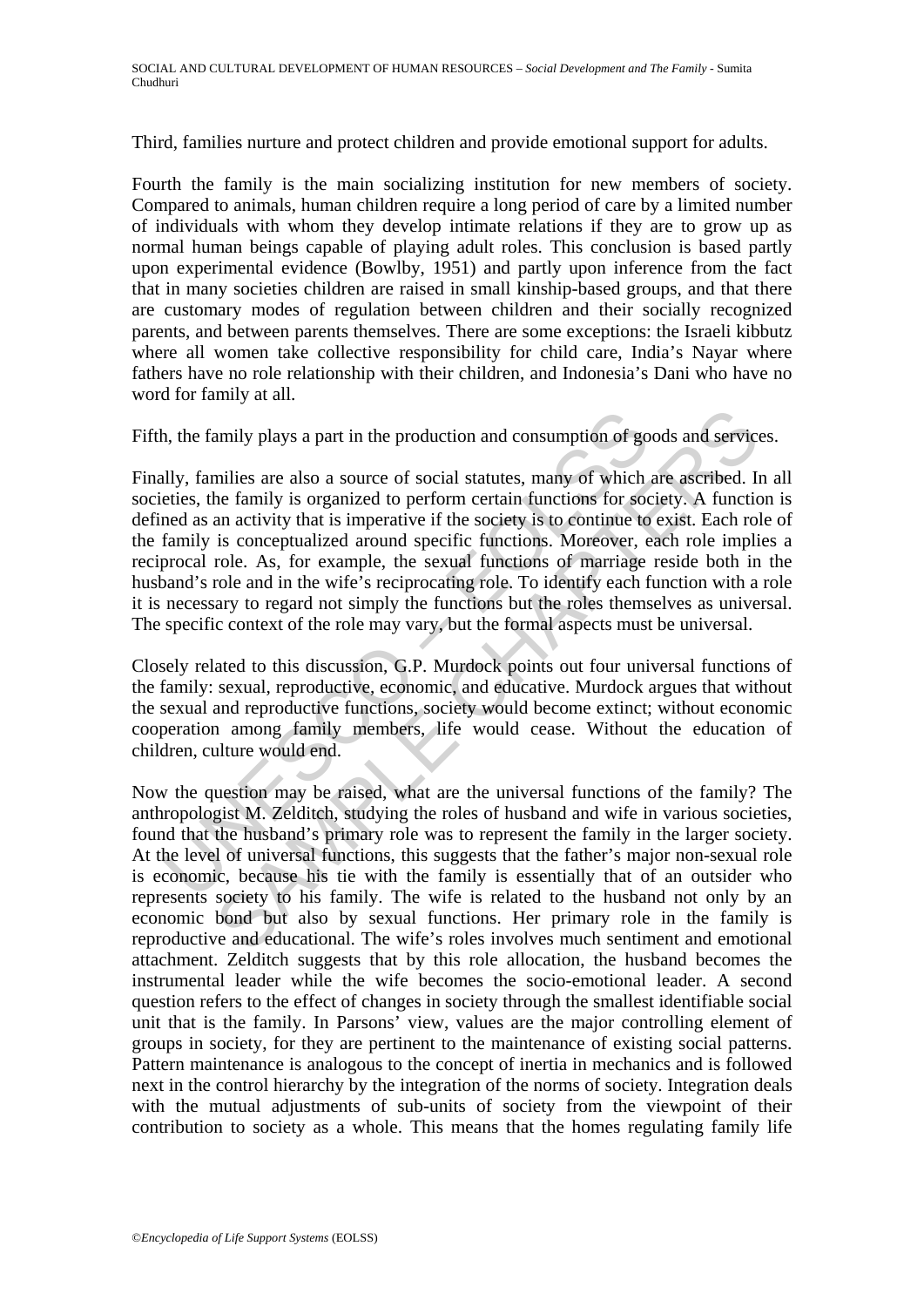must be integrated with norms of other major institutions of society, including economic and political systems.

A third question regarding the universal functions of the family in the hierarchy of control is goal attainment. Unlike pattern maintenance, goal attainment is tied to specific situations and thus is variable. Although one of the general functions of the family is to produce children, goal attainment refers to their actual rate of production, which must be consistent with the norms (referring to integration) and with more general values (referring to pattern maintenance).

Parsons has suggested that in modern society, family roles are becoming increasingly constricted. This constriction represents an increasing specialization in family functions. To be sure, the family retains its functions of procreation, child-care, some economic functions, and sexual functions, but it shares some of these with other institutions. Presumably, as the nuclear family gives up or shares functions with other institutions, it loses some of the qualities of the family and changes the part it plays in the larger society

#### **5. Family Organization**

comparison, and sexual functions, but it shares some of these with<br>
sumably, as the nuclear family gives up or shares functions with c<br>
s some of the qualities of the family and changes the part it<br>
ety<br>
amily Organization and sexual functions, but it shares some of these with other institutions, as the nuclear family gives up or shares functions with other institutions of the qualities of the family and changes the part it plays in the la O The family is the basic social institution of society. Several major institutions are found in all human societies; their relative importance, however, varies from one society to another. The family is easy to locate and the members of any society are constantly aware of and deeply involved in the performance of its requisite functions. Therefore, family is always a conspicuous feature of social organization. At the heart of all family institutions is the concept of kinship, which refers to social relationships based on common ancestry, adoption, or marriage. In all societies, children and their mothers are culturally defined as relatives (or kin) but beyond this core there are great differences in cultures. For example, Italian culture includes special terms for hundreds of different relatives and fictive kin such as godparents and honorary aunts and uncles. The number of possible kin relationships is enormous, and for this reason virtually all societies simplify kinship by considering only some to be true relatives. Trobriand Islanders studied by Malinowski, on the other hand, were unaware of the biological connection between fathers and their children, and although fathers had affectionate relationships with their children, they were regarded as outsiders. Kinship, therefore, depends more on cultural definitions than on biology, because kinship provides social continuity from one generation to the next by establishing ties between the generations who carry a society's culture and those who must learn to live by it.

## **6. Types of Families**

The term nuclear, elementary, or simple family refers to a group comprised of a man and a woman, living in a socially approved sexual relationship with their own or adopted children. It is the familiar unit of mother, father, and children. "Not only is the family a universal institution, but a specific form of the family—the nuclear family—is found in all known societies." (Murdock, 1949). It has been suggested that the nuclear family is the universal form of family relations, always fulfilling "distinctive and vital functions—sexual, economic, reproductive, and educational." (Murdock, 1949). The nuclear family is usually the smallest kinship unit. The nuclear family is a universal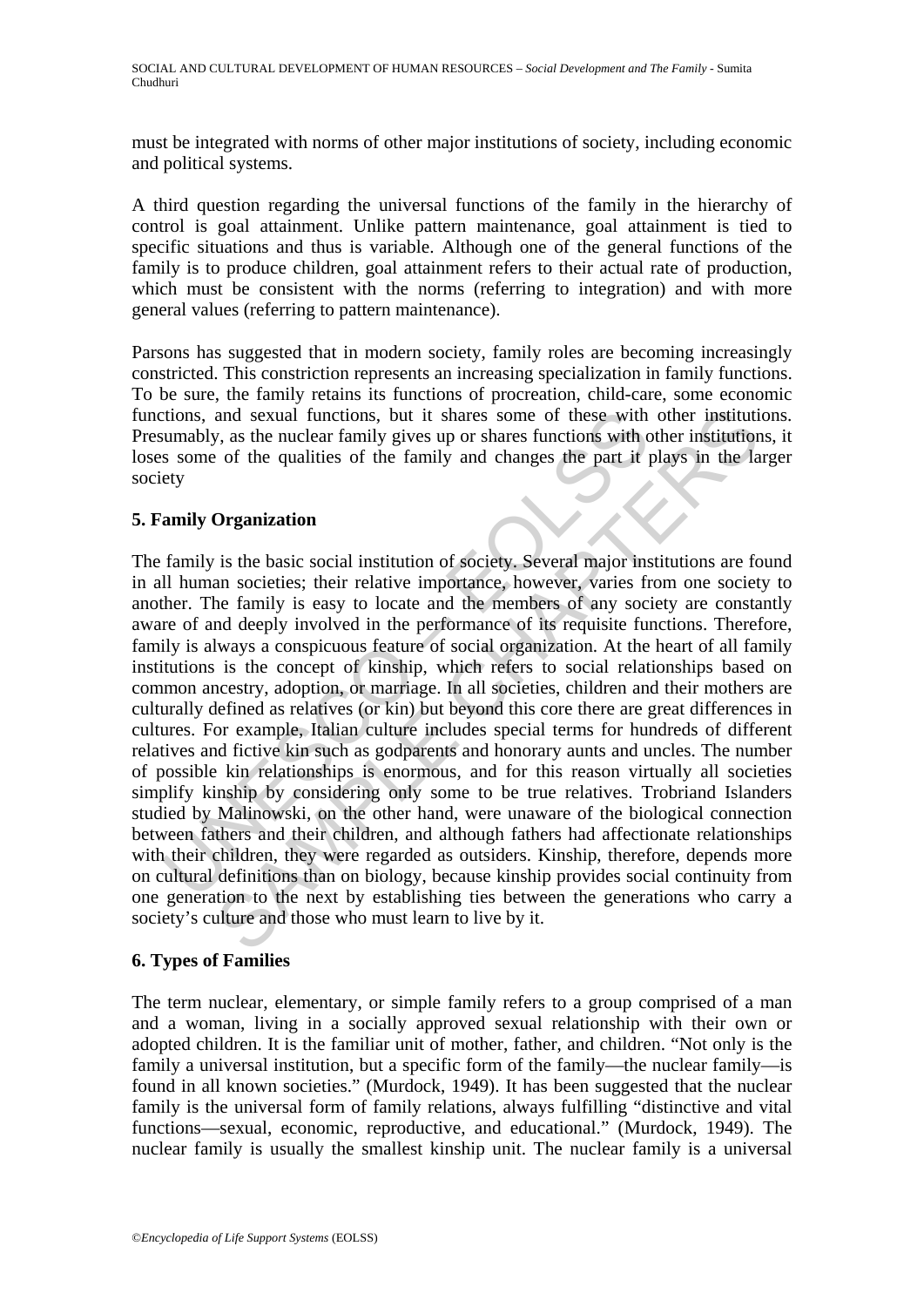human social group. Either as the sole prevailing form of the family, or as the basic unit from which more complex familial forms are compounded, it exists as a distinct and strongly functional group in every known society (Murdock, 1949).

Parsons has argued that the nuclear family exhibits characteristics that seem to be necessary for the socialization of children and the stabilization of adult personalities (Parsons and Bales, 1995). He has also argued that the incest taboo is universal in human societies for similar reasons and that the taboo results in the perpetual creation of new nuclear family groups through marriage (Parsons, 1954).

The basic structure of the nuclear family depends upon incest taboos; from these it follows that the nuclear family is discontinuous over time and continues to two generations. A third generation can only result from the function of new families by an exchange of males and females between existing nuclear families. The incest taboos, and their extensions outside the nuclear family, together with rules of descent, are the source of all the complexities of kinship usages and terminology. The extended incest taboos establish interdependence between families, siblings, and classes and thus play an important part in the integration of primitive societies.

nange of males and females between existing nuclear families.<br>their extensions outside the nuclear family, together with rules<br>cco of all the complexities of kinship usages and terminology. T<br>morotant part in the integrati According to Lowie, universality of family is a fact that stands out beyond all others, and everywhere the husband, wife, and immature children constitute a unit apart from the rest of the community. The universality of the nuclear family can be accounted for by the indispensable functions it performs and the difficulty of ensuring the nuclear family or its constituent relationships—we thus see assembled four functions fundamental to human social life—the sexual, the economic, the reproductive, and the educational. A major factor in maintaining the nuclear family is economic cooperation based upon division of labor between the sexes. Economic cooperation also strengthens the ties between parents and children and between siblings.

of males and females between existing nuclear families. The incest tab<br>
xitensions outside the nuclear familiy, together with rules of descent, are<br>
all the complexities of kinship usages and terminology. The extended in<br> There are three other types of family composition, besides the nuclear family. Extended families include additional relatives such as grandparents, aunts, uncles, or cousins. The remaining two family structures are variations on the nuclear family: Single-parent families are nuclear families in which one parent is absent. In compound families, children are directly related to only one of the two parents. When a divorced parent with custody of children remarries, for example, the resulting family—parent, children, and stepparent—constitutes a compound family. Even when they are relatively small, compound families can have complicated structures, as both wife and husband may bring to their new family children from prior marriages and may then have children together. Compound families have the potential to include a variety of complex relationships in which children have closer family ties to one parent than the other and, in the most complicated cases, other children have equally strong family ties to both parents.

Although the abovementioned four structures describe families in most societies, other variations exist. For example, the family as an isolated social group barely exists among Indonesia's Dani, because the community as a whole is the major focus of social life, and children move away from biological parents to live with other relatives by the time they are ten years old.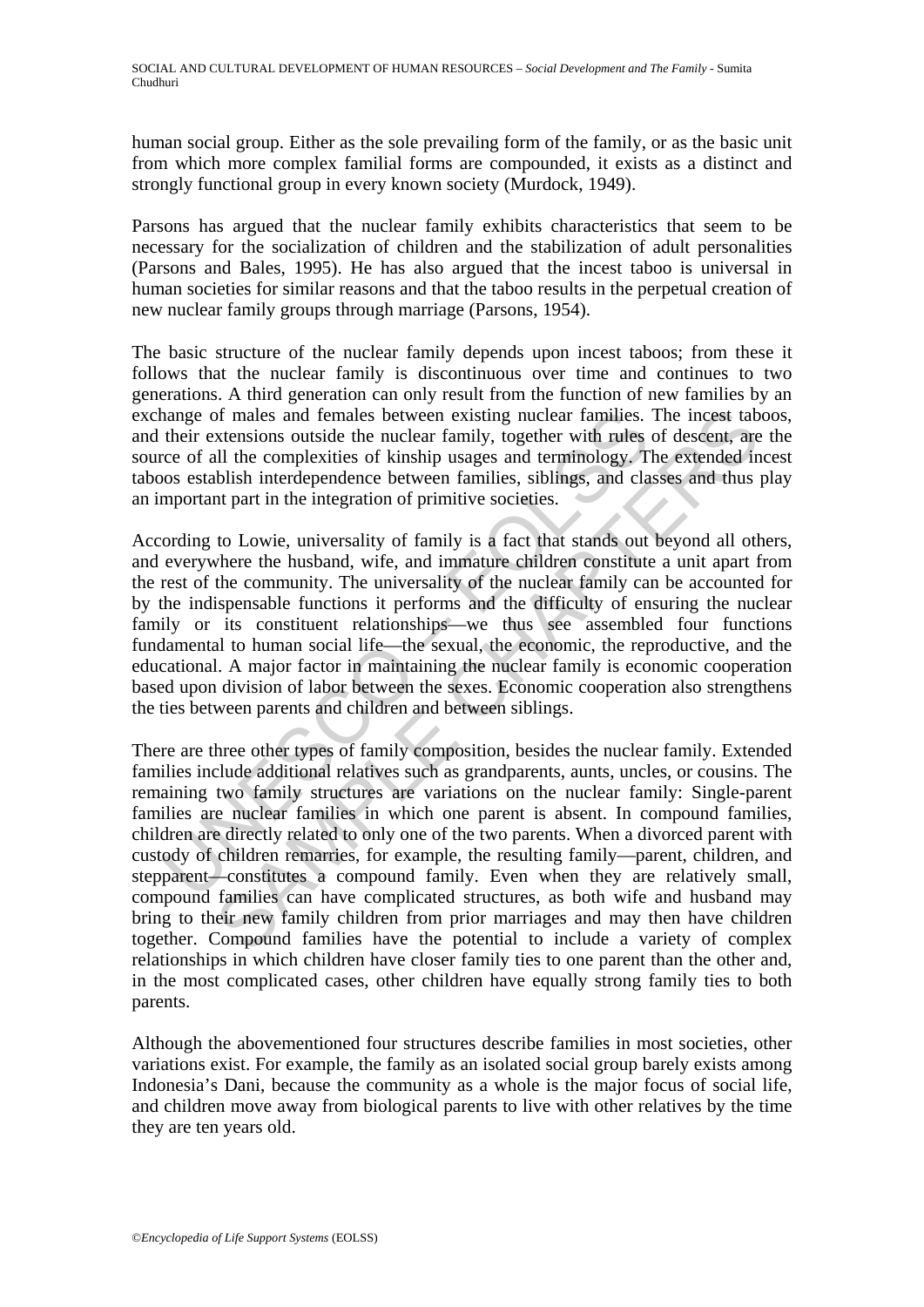- -
- -
- -

## TO ACCESS ALL THE **24 PAGES** OF THIS CHAPTER, Visit[: http://www.eolss.net/Eolss-sampleAllChapter.aspx](https://www.eolss.net/ebooklib/sc_cart.aspx?File=E1-11-02-04)

#### **Bibliography**

Agnes F. (1992). Review of a decade of legislation, 1980–1989: protecting women against violence? *Economic & Political Weekly* . [This is a review article of ten years legislation regarding women's rights.]

s.]<br>
s. J. Paper presented at the seminar Nation, State and Indian Identity: A post-<br> *Paper presented at the seminar Nation, State and Indian Identity: A post-<br>
is, Bombay.* [This paper highlights the hidden political age 94). The hidden political agenda beneath the rhetoric of women's rights and uniform<br>presented at the seminar Nation, State and Indian Identity: A post-Ayodhya perspective<br>may. [This paper highlights the hidden political ag Agnes F. (1994). *The hidden political agenda beneath the rhetoric of women's rights and uniform civil code.* Paper presented at the seminar Nation, State and Indian Identity: A post-Ayodhya perspective. *Majlis,* Bombay. [This paper highlights the hidden political agenda under the rhetoric of women's rights and the uniform civil code.]

Ahmad I., ed. (1976). *Family, Kinship and Marriage among Muslims in India*, 367 pp. Columbia, Missouri: South Asia Books. [This book deals with family—its types, function, kinship system and marriage customs—among Muslim people in India.]

Anandhi S. and Choudhury A.R. (1994). *Patriarchy and Gender Relations Social Action* 44(2), . [Dealing with the concept of culture in which the male enjoys superior status and the understanding of the relationship of male-female in society.]

Arigh K. (19??) The Contemporary Japanese Family in Transition. *Transactions of the Third World Congress of Sociology,* Vol. 4. Amsterdam. [Discussion of changes in the structure of the contemporary Japanese family.]

Aziz K.M.A. (1978). Marriage practices in rural areas of Bangladesh*. Journal of the Indian Anthropological Society* 13, . [Studies the customs and rituals of marriage function and customs practiced in the rural areas of Bangladesh.]

Babb L.A. (1970). Marriage and malevolence: the use of sexual opposition in a Hindu pantheon. *Ethonology* 9, .

Bangladesh. Ministry of Social Welfare and Women's Affairs (1985). *Situation of Women in Bangladesh.* [The position, facilities, and rights of women in Bangladesh.]

Bangladesh Rural Advancement Committee (1984). *Peasant Perceptions: Credit Needs. BRAC,*

Bangladesh Rural Advancement Committee (1986). *The Net Power Structure in Ten Villages. BRAC*  Prokashana Rural Study Series, No. 2. [Discussion of sociopolitical structure of villages in Bangladesh.]

Bangladesh Rural Advancement Committee (1986). *Who Gets What and Why: Resource Allocation in a Village. BRAC* Prokason Rural Study Series, No. 1. [Discussion of resource sharing and allocation in a village in Bangladesh.]

Banks D.J. (1972). Changing kinship in north Malaya. *American Anthropologist* 74, . [The changing structure of social relationships in north Malaya.]

Banks D.J., ed. (1976). *Changing Identities in Modern South East Asia.* Monton. [The changing of identity from traditional to modern society in contemporary Southeast Asia.]

Beech M.H. (1982). The domestic realm in the lives of Hindu women in Calcutta. *Separate Worlds: Studies of Purdah in South Asia* (ed. H. Papanek and G. Minault). Delhi: Chanakya Publications. [The protection of women from threatening outsiders and the observance of relationships of respect within the family and kindred.]

Bennett L. (1981). The Parbatiya Women of Bakundol. [About the women of the Hill area in Bakuldol.]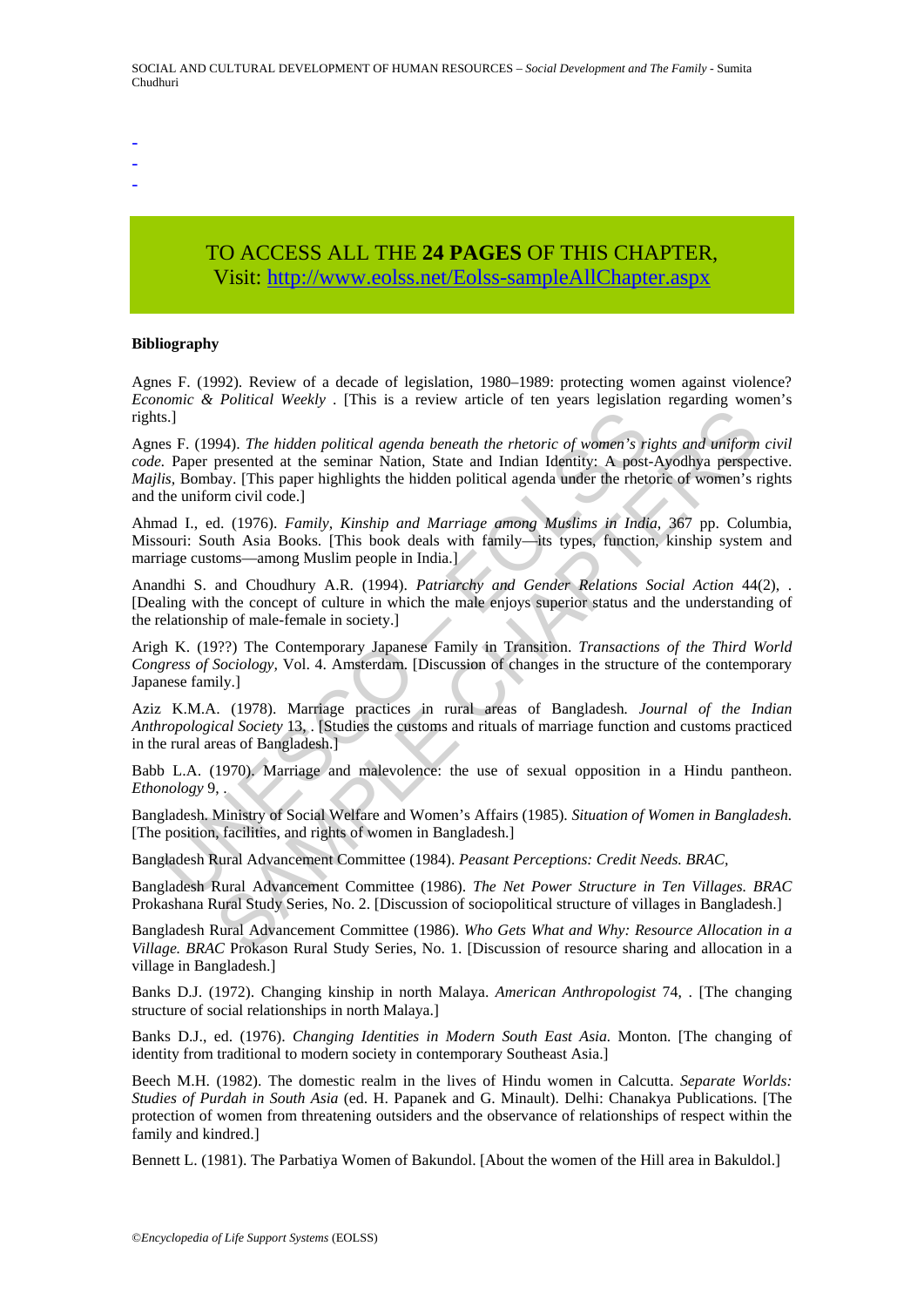SOCIAL AND CULTURAL DEVELOPMENT OF HUMAN RESOURCES – *Social Development and The Family* - Sumita Chudhuri

*The Status of Women in Nepal,* Vol. 2, Part 7, Centre for Economic Development and Administration, Kathmandu, 1981 [The status, position of Women in the society of Nepal.]

Bertocci P.J. (1970). *Elusive Villages: Social Structure and Community Organization in Rural East Pakistan.* Michigan State University Ph.D. dissertation. [Study of social relation and social activities in rural East Pakistan.]

Bose A. (1993). *India and the Asian Population Perspective.* B.R. Publishing Corporation,.

Bott E. (1957). *Family and Social Network, Roles, Norms and External Relationships in Ordinary Urban Families.* London: Tavistock. [Study of family, and social relations, roles, customs in ordinary urban families.]

Bottomore T.B. (1962). *Sociology*, 330 pp. London: Allen & Unwin. [Study of social thought and theory.]

Bowlby J. (1951). *Maternal Care and Mental Health.* Geneva: World Health Organization. [Study of physical and psychological health practices during pregnancy.]

Castillo G.T. (1969). The Filipino woman: a study of multiple roles. *Journal of Asian and African Studies* 4(1),

Chatterjee M. (1983). *Women's Access to Health Care: A Critical Issue for Child Health.*Paper for ICMR Conference, Bangalore,.

Chaudhury R. (1961). *Hindu Women's Rights to Property, Past and Present,* Firma K. L. Mukhopadhyay. [Study of legal affairs of Hindu women, past and present.]

Chaudhury R.H. and Ahmed N.R. (1980). *Female Status in Bangladesh.* Institute of Development Studies. [Position, status of women in society in Bangladesh.]

Choudhury A. (1987). *The Family Courts Ordinance 1985, and Other Personal Laws.* 

Desh Publications. [Legal affairs regarding family and other personal laws.]

Chaudhury S. (1987). *Beggars of Kalighat, Calcutta.* Calcutta: Anthropological Survey of India. [Study of socioeconomic conditions and the position of beggars in society in a particular area in Calcutta.]

illo G.T. (1969). The Filipino woman: a study of multiple roles. *Journal of Asia*<br>terjee M. (1983). Women's Access to Health Care: A Critical Issue for Child Eirence, Bangalore,<br>reference, Bangalore,  $\mu$  (1961). *Hindu W* (1969). The Filipino woman: a study of multiple roles. *Journal of Asian and African St.* (1983). *Women's Access to Health Care: A Critical Issue for Critid Health Paper Tor IG*. (1983). *Women's Access to Health Care: A* Das V. (1988). Femininity and the Orientation to the Body. *Socialisation Education and Women*; *Explorations in Gender Identity,* Karuna Chanana, (ed.) *Nehru Memorial Museum and Library and Orient,* Longman. [Management of female sexuality, differing patterns of seclusion and segregation, and the limitations imposed by female bodily processes.]

Datar C. (1993). *The Struggle Against Violence.* Bombay: Strree Publications.

Dube L. (1969). *Inheritance and Property in a Matrilineal Society.* Paper for All India Sociological Conference, New Delhi. [Transmission of property in the unilineal descent rule in which people the mother group throughout life.]

Dube L. (1980). *Studies on Women in Southeast Asia.* Paris: UNESCO. [Discussion of different women's issues in Southeast Asia.]

Dube S.C. (1963). Men's and women's roles in India: a sociological view. *Women in the New Asia* (ed. B.E. Ward). Paris: UNESCO. [Differences of roles in gender issues.]

Engels F. (1948). *The Origin of the Family, Private Property and the State.* Moscow: Progress Publishers. [The emergence of concepts of family, private property, and the state.]

Farber B. (1964). *Family, Organization and Interactions.* San Francisco:.

Fortes M. (1953). The structure of unilineal descent groups. *American Anthropologist* 55,.

Ganesh K. (1994). Feminist intervention in family law: towards expanding and degendering care arrangements. *Social Action* 44(4), . [Structure of the descent rule in which people join either the father's side or the mother's side.]

Goode J.R., ed. (). The development cycle in domestic groups. *Cambridge Papers Social Anthropology No. 1*. [Evolution of a group of human beings who habitually share a common dwelling and a common food supply.]